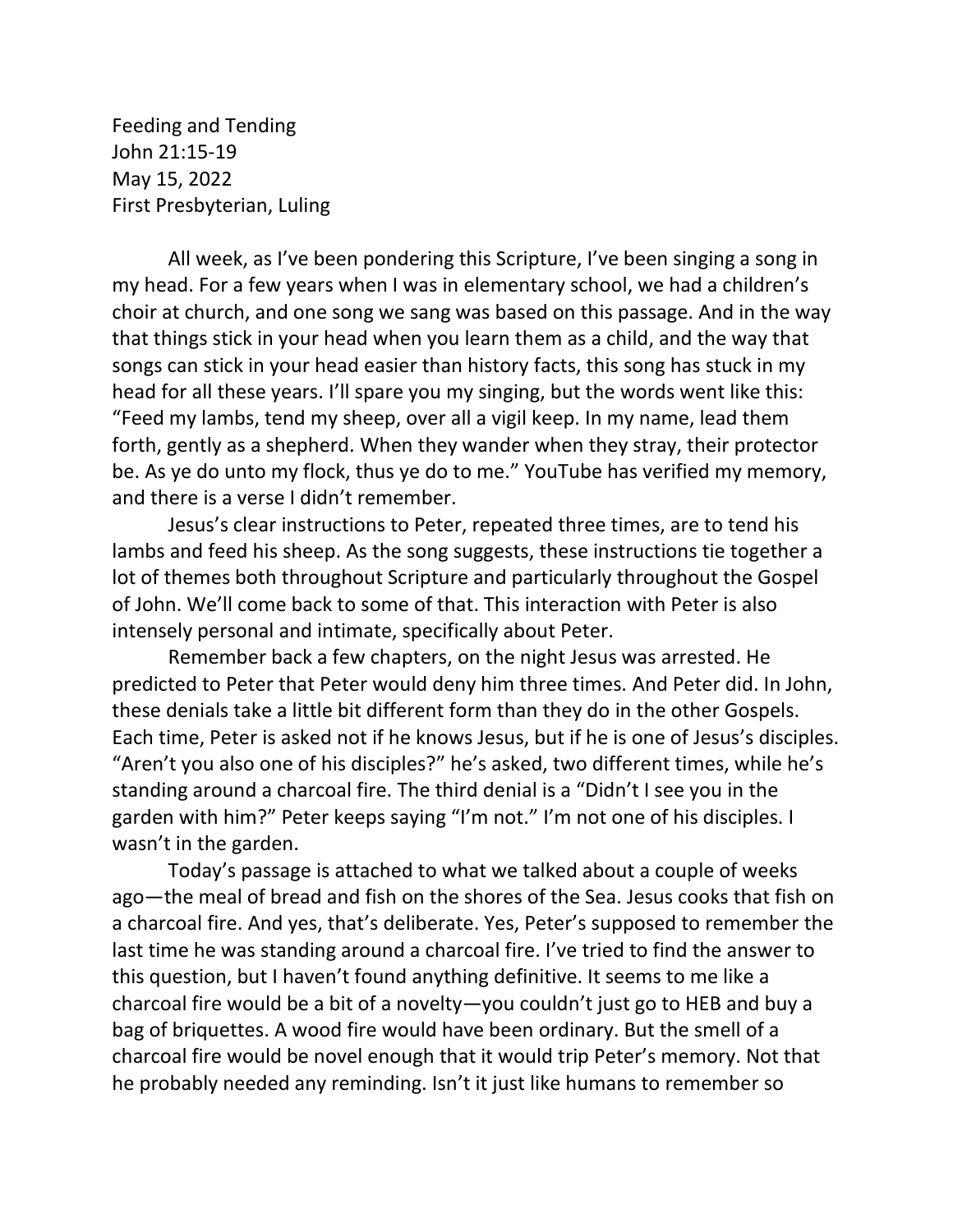clearly our worst moments?

Having denied being Jesus's disciple three times, now Jesus gives Peter three chances to say he loves him. "Yes, Lord, you know that I love you. You know everything. You know that I love you." Maybe Jesus didn't need to hear it three times, but maybe Jesus knew Peter needed to say it three times. Just before Jesus predicted Peter's denials, he gave all the disciples—even Judas—a new commandment, the commandment to love one another. Here, Jesus is recalling that new commandment and stretching it out to include others, not just the twelve.

"Feed my lambs, tend my sheep, over all a vigil keep. In my name, lead them forth, gently as a shepherd. When they wander, when they stray, their protector be." I don't need to tell you that the image of God as a shepherd is ancient. Psalm 23 is the best known example, of course, but there are others. And Jesus himself, earlier in John, has said "I am the good shepherd. The good shepherd lays down his life for the sheep…I know my own and my own know me." Now, Jesus stretches this, too. Peter is supposed to feed lambs and tend sheep. Peter is supposed to be the shepherd. As are we.

The sequence is important, because it applies equally to us as to Peter. Jesus expresses forgiveness toward Peter and gives him as many second chances as he needs. Jesus's forgiveness leads to Peter's expression of love back toward Jesus. But Jesus turns that love outward, toward others, toward the sheep and the lambs.

We, too, receive forgiveness, as many second chances as we need. We mostly don't need reminding of all the ways we've messed up, and we may need way more than three chances to get the answer right. The answer always is, "You know that I love you, Lord." And forgiveness and love for Jesus gets turned outward into love for the flock, love for those we're supposed to take care of, love for those who are vulnerable.

It's much the same command as Jesus gives at the end of Matthew, to serve "the least of these," those who are hungry, those who are imprisoned, those who need clothes. Feed my lambs, tend my sheep.

We did a bit of feeding and tending yesterday evening. We fed our neighbors. We welcomed them. We served them. We learned from them.

There are more, nearby and far away. There are ten broken and wounded families in Buffalo, New York, a terrorized community, a gaping wound in our country caused by racism. They need feeding and tending. They need to be served and to be loved. They need us to learn from them.